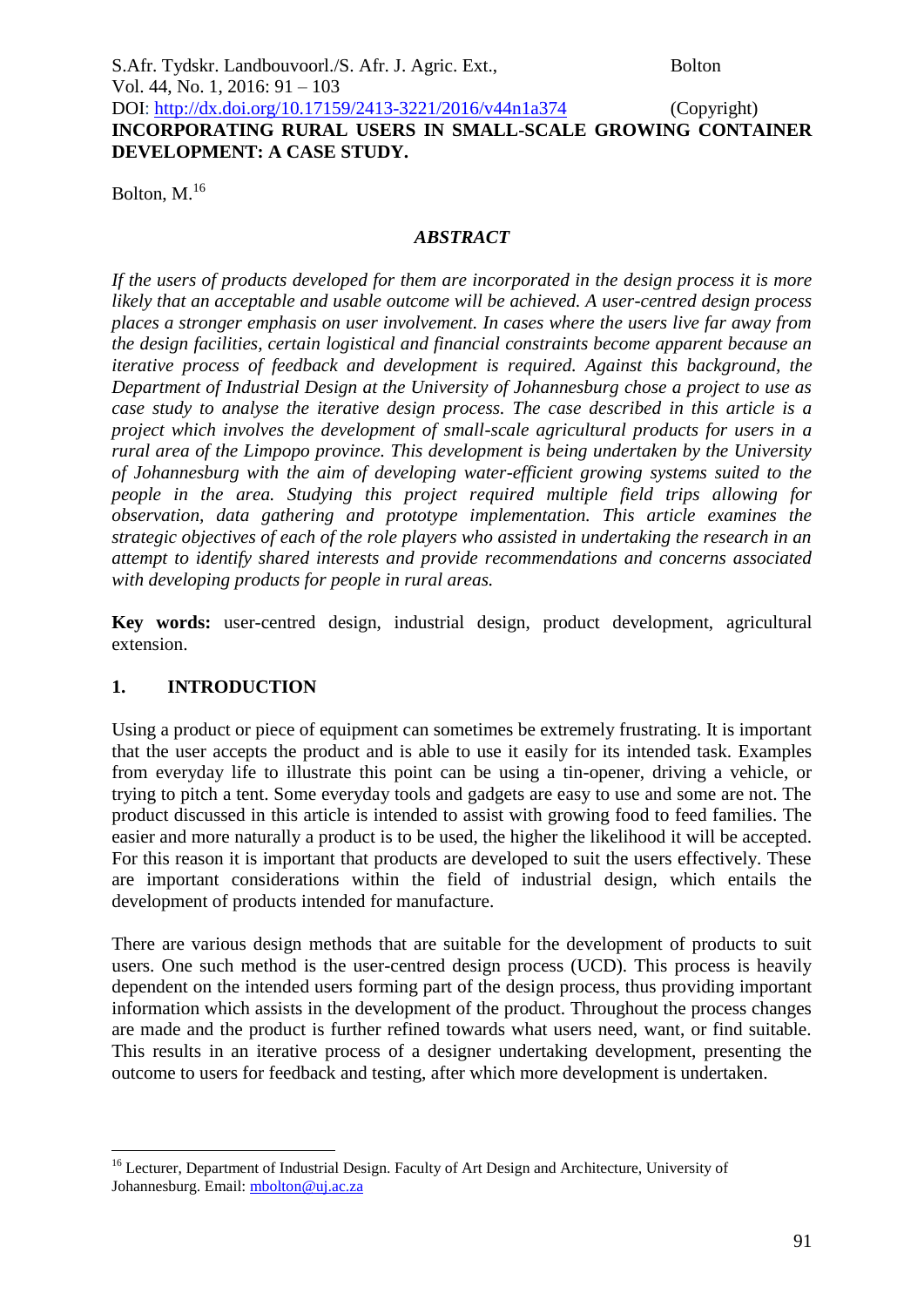S.Afr. Tydskr. Landbouvoorl./S. Afr. J. Agric. Ext., Bolton Vol. 44, No. 1, 2016: 91 – 103 DOI: http://dx.doi.org/10.17159/2413-3221/2016/v44n1a374 (Copyright)

Logistical implications regarding the undertaking of this user-centred design process is an important consideration when the distance between the intended user and the research facilities becomes extremely great. As the process requires multiple contact times, the research cannot be squashed into one session nor undertaken without user input. Furthermore, gaining access to the users might be problematic for various reasons, and permission to do so may be required.

The research on which this article reports sought to examine circumstances surrounding a current project involving the development of an appropriate small-scale agricultural system for users within rural areas far away from the industrial design facilities. The physical distance between the university doing the product development and the intended users of the products complicated the necessary logistics to organise such research, as it required a lot of money and the permission from different organisations. This product development falls within the current design research being undertaken in the Department of Industrial Design<sup>17</sup>, in the Faculty of Art Design and Architecture at the University of Johannesburg (UJ), with collaborative assistance from the Tshulu Trust, an non-governmental organisation (NGO) in the HaMakuya area in the Limpopo province, South Africa. An exploration of the various relationships between the institution and the NGO that assisted in this research and allowed for it to be undertaken in Limpopo makes it evident how each institution has various resources and strategic drives which can in some way assist researchers or agricultural extensionists<sup>18</sup> in undertaking their projects. This approach is explained through the analysis of the contributions of the various role players (educational institution and NGO), and their involvement in the current research project. This is done in attempt to draw recommendations for future collaborative relationships to assist in handling the logistics of field testing and developing appropriate products.

# **2. THE INDUSTRIAL DESIGN PROCESS**

The industrial design process<sup>19</sup> is a creative and inventive process concerned with the development of manufacturable products which are intended for batch or mass-production. These products are able to satisfy identified needs or solve identified problems, and are intended to benefit the end-user(s) in some or other way. The product developing process fuses/amalgamates engineering, technology, materials and aesthetics into products which should balance all user needs and desires (Fiell & Fiell, 2006). This process includes the conceptual exploration of solutions, and the systematic narrowing down of ideas into a refined product solution. UJ has a Department of Industrial Design, which trains graduates to develop products effectively. Students and academics are involved in the development of products, undertake academic research, and collaborate with the design and manufacturing industry. The tools utilised in this process include design sketching, model-making, physical prototyping and the use of computer models. As the products are developed to suit intended users, it makes sense to explore and identify the requirements of these users. A suitable design methodology would be one which places the needs and requirements of the users at the centre of the entire process.

# **2.1 User-centred design**

<sup>&</sup>lt;u>.</u> <sup>17</sup> Products developed within the UJ Department of Industrial Design developed for Master's and Doctoral projects have included water purifiers, efficient wood-burning stoves, and retained heat cookers.

<sup>18</sup> An agricultural extensionist is someone who facilitates and undertakes agricultural extension with the overall goal of creating and maintaining food security and alleviating poverty (Abdu-Raheem & Worth, 2011).

<sup>&</sup>lt;sup>19</sup> Also known as the product design process.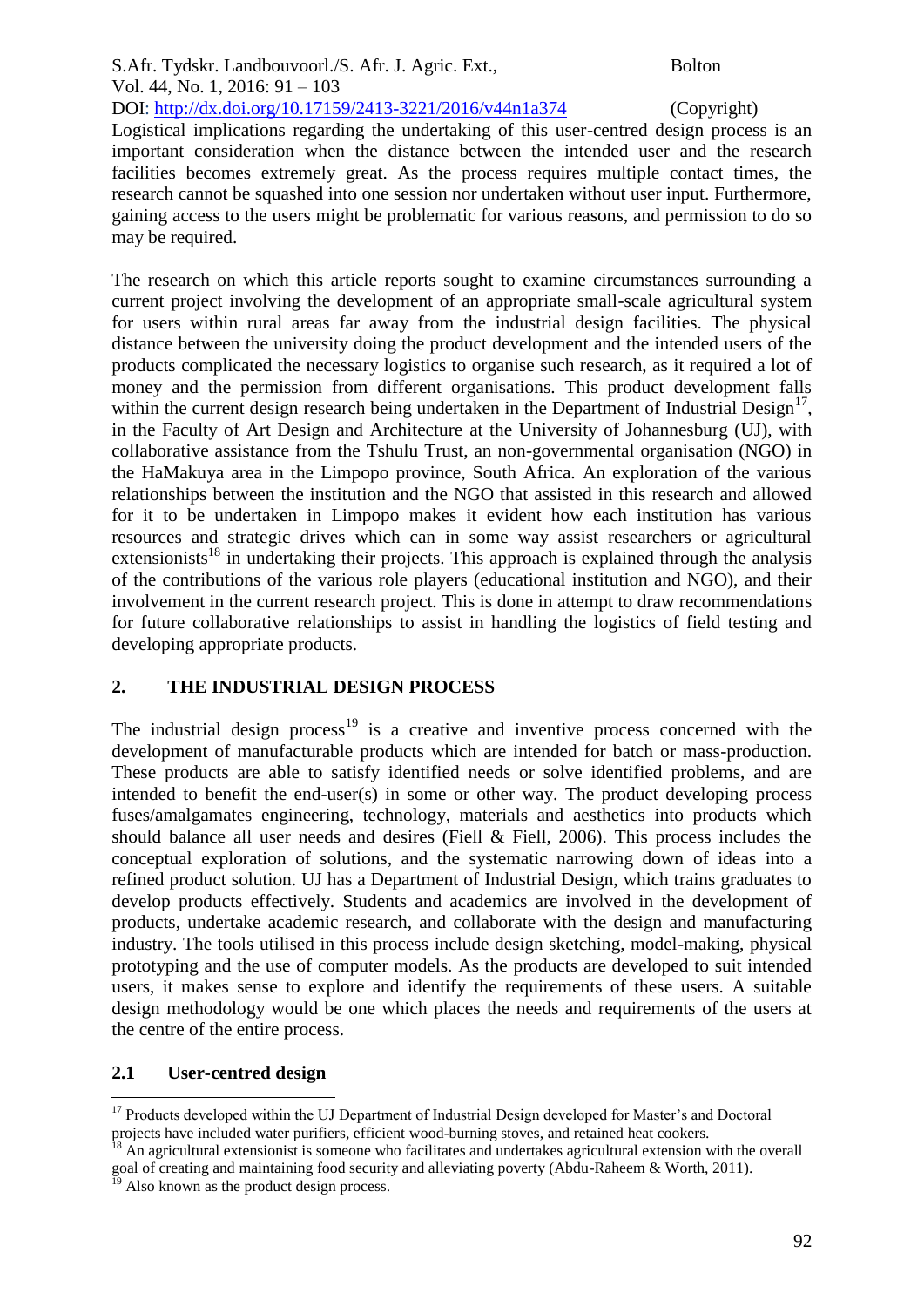| S.Afr. Tydskr. Landbouvoorl./S. Afr. J. Agric. Ext.,     | <b>Bolton</b> |
|----------------------------------------------------------|---------------|
| Vol. 44, No. 1, 2016: $91 - 103$                         |               |
| DOI: http://dx.doi.org/10.17159/2413-3221/2016/v44n1a374 | (Copy1        |

(Copyright)

UCD is a product design methodology which is aimed at maximising the probability of product acceptance and success by including the intended users in as much of the product design process as possible. Designing meaningful and innovative solutions that serves the intended users begins with understanding their needs, hopes and aspirations for the future. Using qualitative research methods allows for the designer to develop deep empathy for people for whom they are designing (IDEO, 2011). This process is then followed in the development of suitable solutions around these user-specific requirements as illustrated in Figure 1.



**Figure 6: Steps of the design process. Adapted from IDEO (2011)**

Once a design is at a point where it can be physically tested, prototypes can be made and delivered to the intended users for critique regarding various aspects such as desirability, feasibility, viability, personal preference, usability and functionality (IDEO, 2011). This valuable feedback can be used to further refine the product until it has reached a point where it suits the intended users and is able to be manufactured utilising appropriate methods and materials. Furthermore, it should be possible to distribute the product should at a suitable price point, resulting in an affordable product. This process is summarised in Figure 2.



**Figure 2: For product success, the design outcome must suit the user, technology and method of manufacture.**

Rushing this process and failing to satisfy all three areas may result in product failure; therefore the process is not to be rushed, and should take as long as is necessary to yield a suitable outcome. This is illustrated in Figure 2 as the user, technology, and process of manufacture.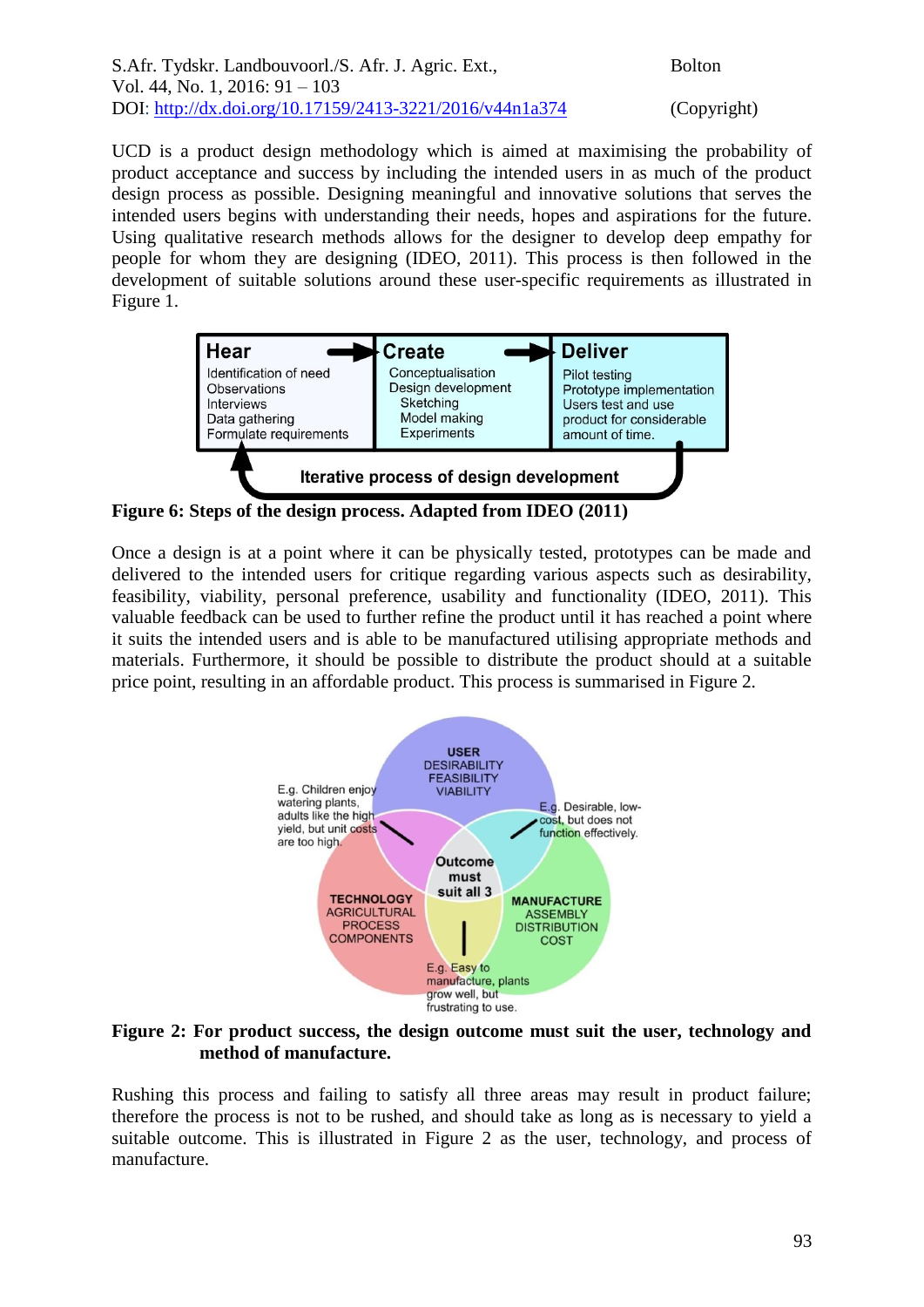S.Afr. Tydskr. Landbouvoorl./S. Afr. J. Agric. Ext., Bolton Vol. 44, No. 1, 2016: 91 – 103 DOI: http://dx.doi.org/10.17159/2413-3221/2016/v44n1a374 (Copyright)

To illustrate the design process in practical terms the focus now moves to a case study of a research project in which the Department of Industrial Design at the University of Johannesburg is involved. The project involves the development of a small-scale agricultural growing system intended for users within the HaMakuya area in Limpopo. This research project is currently being undertaken and has not yet come to an end.

# **3. SMALL-SCALE GROWING CONTAINER DEVELOPMENT: A CASE STUDY IN LIMPOPO**

According to the Food and Agriculture Organization (FAO) of the United Nations, one third of the total population of South Africa are vulnerable to food shortages because of the lack of suitable infrastructure in the deep rural areas and insufficient volumes of food being produced, since South Africa is a net food exporter (FAO, 2005). It is said that home-grown vegetables could alleviate this problem, but planting vegetables at home is only done on a small scale because of the small portion of the country that gets enough and reliable rain for successful rain-fed vegetable production (FAO, 2005). Members of households in many of the rural areas still have to travel considerable distances to gather water for household use. The water is usually collected from public standpipes which are scattered throughout the rural area, and the water is transported to the households in plastic containers. The amount of effort involved in this process makes it unsuitable for the irrigation of vegetable patches because the water is usually used for household purposes. There are, however, appropriate and more water-economic technologies that allow for growing fresh produce. These technologies are not suited to being used in low-income or rural areas and they are generally very expensive. This situation creates an opportunity for the development of more appropriate products to allow people in rural areas to grow their own fresh produce.

# **3.1 Previous small scale growing projects in Limpopo: institutional and household gardens.**

Within Limpopo, the South African Department of Rural Development and Land Reform (DRDLR) has undertaken a comprehensive rural development programme with the aim of creating vibrant, equitable and sustainable rural communities. This has seen the creation of institutional gardens in four schools in Makhado, and the creation of 100 household gardens in the Mopani District (DRDLR, 2012). These institutional and household gardens provide the opportunity to develop valuable skills for people to grow food, as well as it grants them the opportunity to generate an income. As there are many more households within the rest of Limpopo, there are many opportunities for the creation of household growing systems to allow the people to grow their own food. Through the implementation of additional suitable projects in Limpopo, it will assist with the Department of Agriculture's strategic plan regarding the availability, accessibility and affordability of safe and nutritious food at household levels (Department of Agriculture, 2014).

Worldwide, although there has been a drastic international improvement in the reduction of food insecurity, there are still almost 900 million people who suffer from undernourishment and around 2 billion people suffering from negative health consequences of micronutrient deficiencies (FAO, 2012). This, coupled with the growing world population which is estimated to reach nine billion by 2050, will eventually lead to unprecedented water demands to satisfy the requirements of all of the people. In agriculture this might involve the consumptive use of water needing to be reduced by minimising evaporation and transpiration (FAO, 2008).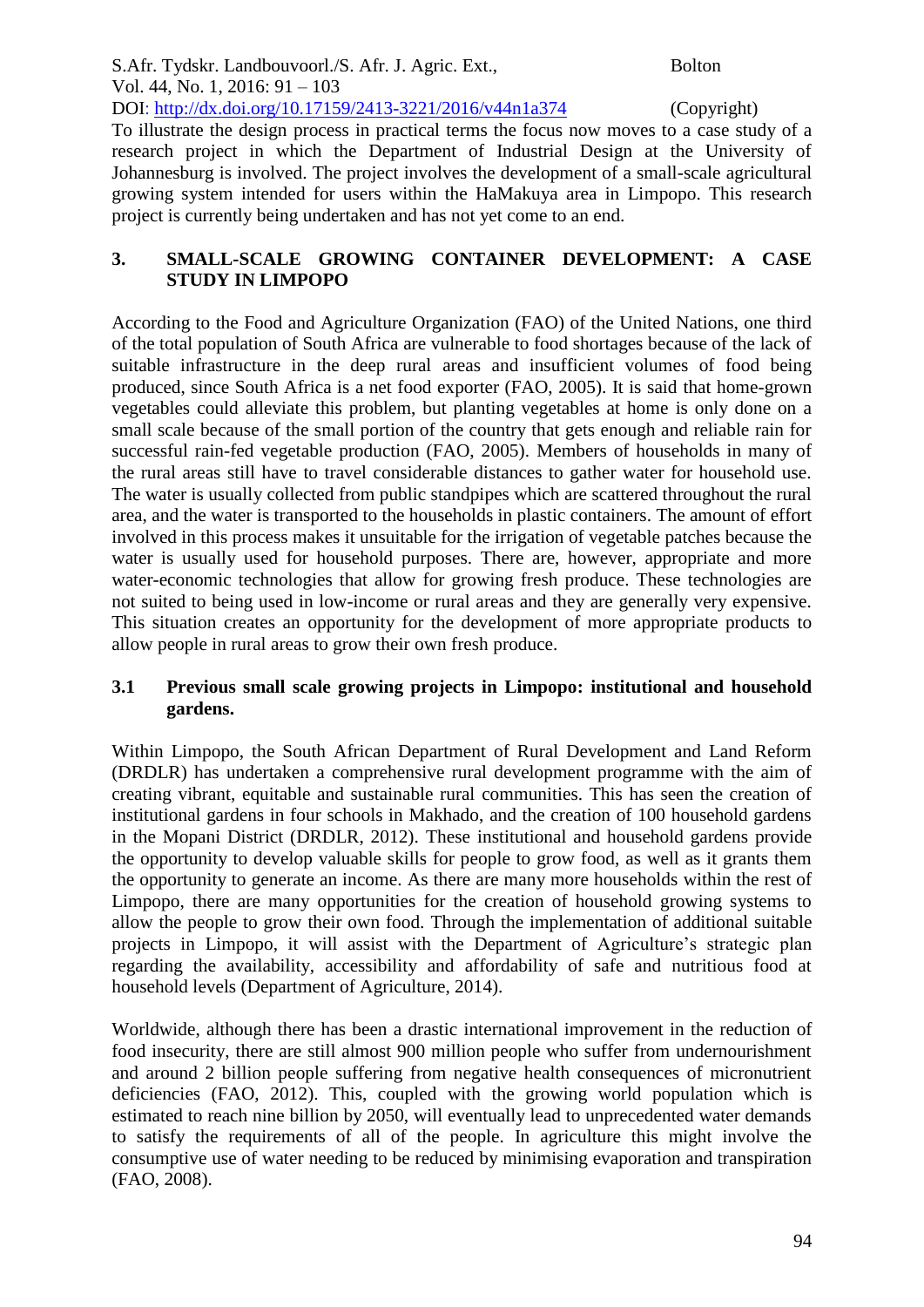### **3.2 Appropriate technologies for economical water use**

Because the efficient use of water by agricultural systems is of crucial importance to future food security, there will always be a drive to increase the water efficiency of agricultural systems, both large and small. Conventional soil-based cultivation systems are not water efficient mainly due to loss by excessive irrigation, percolation, and evaporation, thus the use of soilless culture may be an alternative to soil-based cultivation (Albaho, Thomas & Christopher, 2008). Soilless culture falls within the family of agricultural practices of hydroponics, which the Merriam-Webster Dictionary defines as "the cultivation of plants in nutrient-enriched water, with or without the mechanical support of an inert medium such as sand or gravel" (Hydroponics, 2014). There are several advantages and disadvantages of this hydroponic method of agriculture which have been presented by the Department of Agriculture, Forestry and Fisheries (2011:6):

Advantages of hydroponics

- a) No soil is needed; therefore it can be used in areas irrespective of soil quality.
- b) The water stays in the system, increasing water efficiency and limiting water loss.
- c) It is possible to control the nutrition levels in their entirety lowering nutrition costs.
- d) No nutrition pollution is released into the environment due to the system being contained.
- e) Stable and high yields.

f) Pests and diseases are easier to control.

Disadvantages of hydroponics

- a) Higher initial costs compared to growing in existing soil.
- b) Careful monitoring of nutrients needs to be undertaken.
- c) Different types of plants require different nutrients and growing conditions.

The advantages listed above merit an immediate attempt to develop or adapt agricultural technologies to suit the people who may benefit from them. The disadvantages should not form barriers preventing the progression of these technologies, but should rather be carefully considered and resolved through system adaptations and developments. There are many water-efficient technologies used with the undertaking of hydroponics; however, these are considered to be extremely technical, difficult to use, and expensive (Benton, 2004). Through developing the system components to better suit usability, cost and manufacture, system configurations may be arrived at which are affordable enough for use by people in the rural areas.

The need for interventions which may assist in the maintaining and increase of food security and the alleviation of poverty should be pursued (Abdu-Raheem & Worth, 2011). If these interventions are in the form of manufactured products, the application of the UCD process may be able to yield acceptable product designs. The input of the people living in the rural areas should therefore be required throughout the process of developing the designs. Furthermore, it would require iterative cycles in the design process in order to come to a suitable final product. The water-efficient aspects of hydroponic systems may prove effective for systems for people living in rural areas. The designer would require access to these users in order to undertake the UCD process.

#### **3.3 Field research access**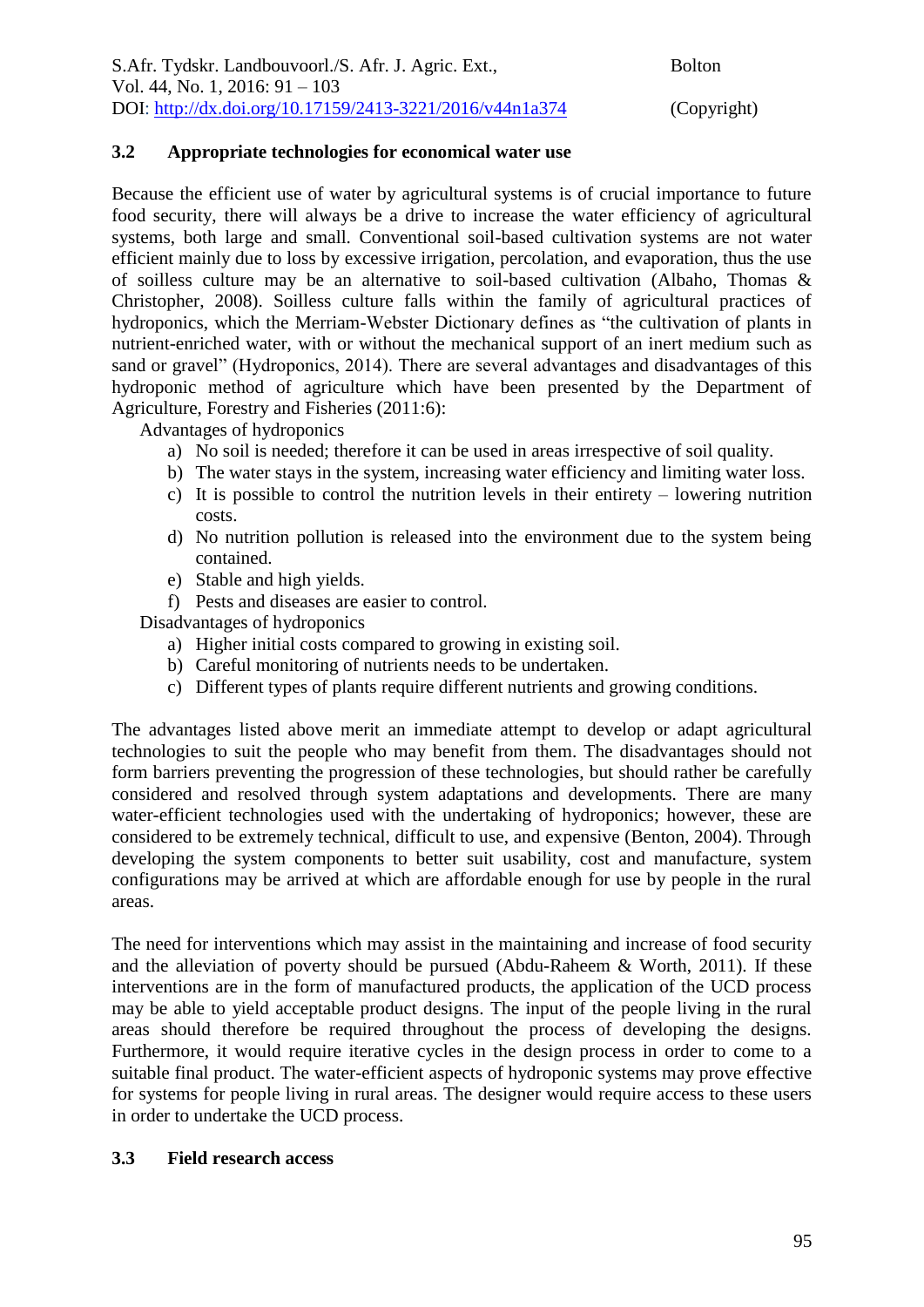The Tshulu Trust, an NGO based in HaMakuya, Limpopo, is able to house and facilitate university researchers during field trips at their research facility on the banks of the Mutale River. These facilities can accommodate and provide support for researchers who intend to undertake research in the area. The facilities include accommodation, solar and generator power, transportation, and field assistance with translation, data gathering and data capturing. The Tshulu Trust aims to achieve sustainable livelihoods by improving the ability of community members to utilise their natural and cultural resources in an optimal and sustainable manner (Tshulu Trust, 2013). Tshulu supports community members through salaries and any profits earned through the undertaking of eco-tourism within the area. This relationship allows for research to be undertaken within the area, as previous agreements and discussions have already taken place between the NGO, and the rural chieftaincy within the area. In the case of the development of small-scale agricultural products, it means that this area would serve as an ideal location for prototype implementation, administration of questionnaires and focus group meetings.

# **3.4 Logistical implications**

The distance between the UJ and HaMakuya is approximately 600 km (Figure 3). Because of the poor quality of the roads, it takes a day and a half to travel this distance. Furthermore travelling on the roads in and around the rural areas requires a suitable 4x4 vehicle.



**Figure 3: Distance between design facilities and intended users (Adapted from Google Maps 2014)**

As the UJ Department of Industrial Design does not possess its own vehicle, and vehicles within the UJ vehicle fleet do not include 4x4 capable vehicles, a suitable vehicle needs to be sourced and organised as part of this preparation. Fortunately, the Department of Industrial Design shares space with the UJ Sustainable Energy Technology and Research (SeTAR) Centre, which does possess a 4x4 capable vehicle. This centre provided their vehicle for undertaking the field work, which allowed for trips to HaMakuya to take place. Additionally, financial assistance was made possible by another research entity within UJ, the Manufacture and Research Centre's *Building Blocks Project*, which falls under the UJ Department of Engineering in the Faculty of Engineering and the Built Environment. This financial assistance was used for covering the services provided by the Tshulu Trust, as well as for petrol, and any data gathering materials which may be needed. It is therefore evident that various areas of assistance are made available which can allow the field research to be undertaken.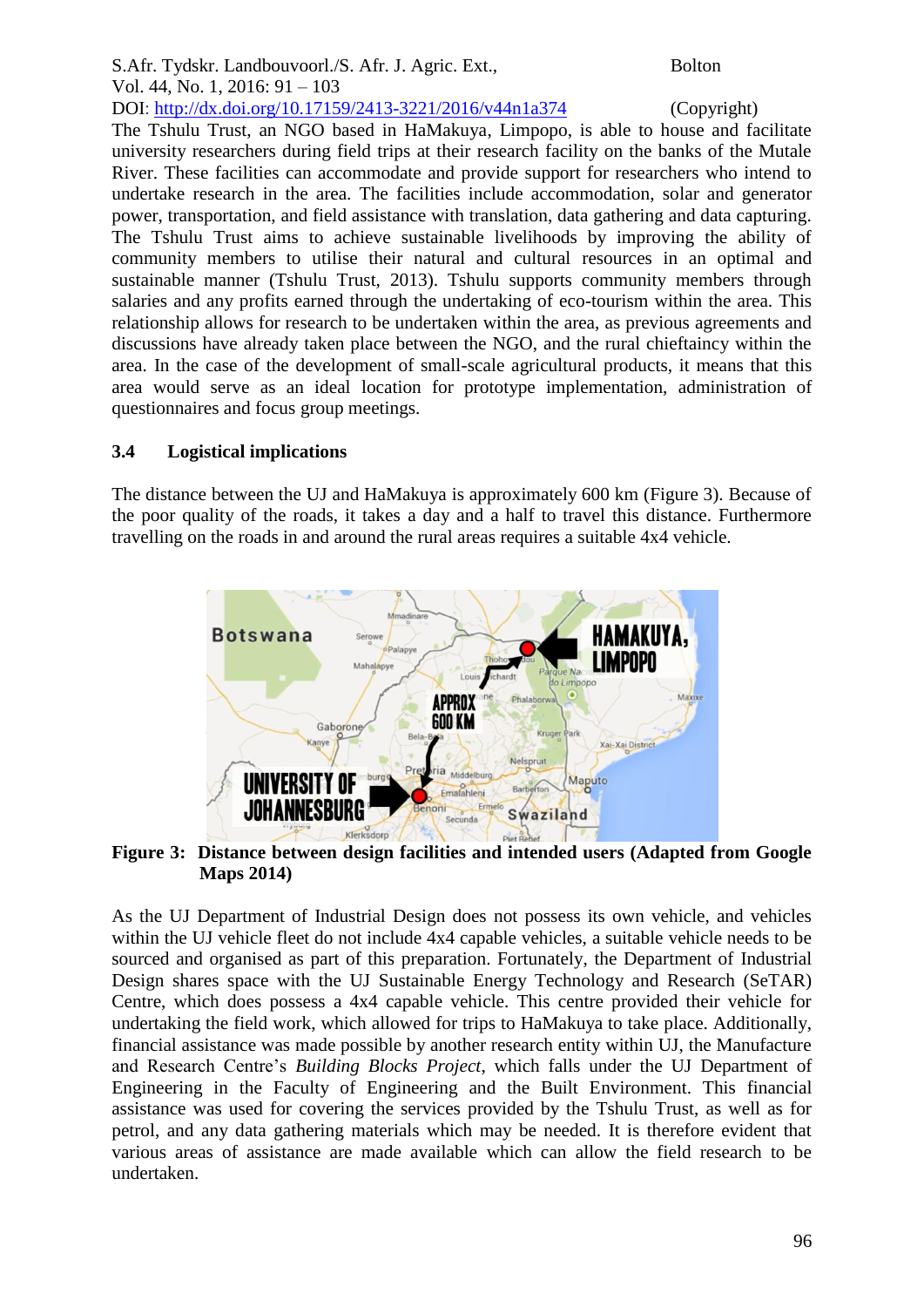#### **3.5 Role players assisting in the field research**

It would not have been possible to undertake this research and development without the assistance of the various role players who assisted with financial and logistical aspects of the project. The role players are listed in Table 1 to illustrate the overall strategic objective of each, in conjunction with how each has assisted. The strategic objectives were retrieved from the organisational overviews of each.

|             | Role player                                                                    | <b>Strategic thrust</b>                                                            | Assistance in project                                                                                  |
|-------------|--------------------------------------------------------------------------------|------------------------------------------------------------------------------------|--------------------------------------------------------------------------------------------------------|
|             | UJ Department of Industrial<br>Design                                          | Design for Development.                                                            | Home department where research is<br>undertaken                                                        |
| Institution | <b>UJ Manufacture and Research</b><br>Centre<br><b>Building Blocks Project</b> | <b>Open Community Manufacturing:</b><br>Open Design & Distributed<br>Manufacturing | Funding to cover prototype<br>development and field research                                           |
|             | <b>UJ Sustainable Energy</b><br>Technology and Research<br>(SeTAR) Centre      | Sustainable Energy Technology<br>and Research                                      | Vehicle support for undertaking field<br>research                                                      |
| NGO         | <b>Tshulu Trust</b>                                                            | Sustainable Rural Development                                                      | All aspects linked to field research<br>Accommodation, field transport,<br>translation, data capturing |

<u>.</u>

With regard to the strategic thrusts of the different role players it is evident that there is a general trend towards community, development and sustainability. The partnerships created throughout the undertaking of a project of this nature seems to allow for each party to progress in their own strategic drives, in illustrating their involvement in areas such as sustainability, community development, and manufacturing.

#### **3.6 Resources and tools within the Department of Industrial Design**

The Department of Industrial Design has a comprehensive workshop which houses many different types of machinery capable of creating models, prototypes and batch manufacturing of items from wood, metal and plastic. Furthermore,  $CNC^{20}$  machinery allows for lasercutting and 3D milling of various material types. The UJ design studios house highly capable computers, with computer-aided design software packages and high-speed Internet. Lastly, the manufacturing sector within Johannesburg's limits allows for the outsourcing of many different types of manufacturing, allowing for effective design development facilities and prototype batch manufacturing to be within reach of students, staff and researchers within the university. The circumstances in HaMakuya are the opposite: at times problems are encountered with cellular coverage (for data, Internet and voice calls), electricity provided by diesel generators during designated times and no paved roads, and none of the facilities or manufacturing outsourcing opportunities. Manufacturing and assemblage need to be carefully planned, as all computers, tools, hardware, and equipment required in the field must be transported from UJ in a suitable vehicle.

 $20$ CNC, or Computer Numerical Control involves the operation of machinery, based on computer inputs. This allows for the manufacturing of items to be determined by computer designs. It results in highly accurate and reproducible items.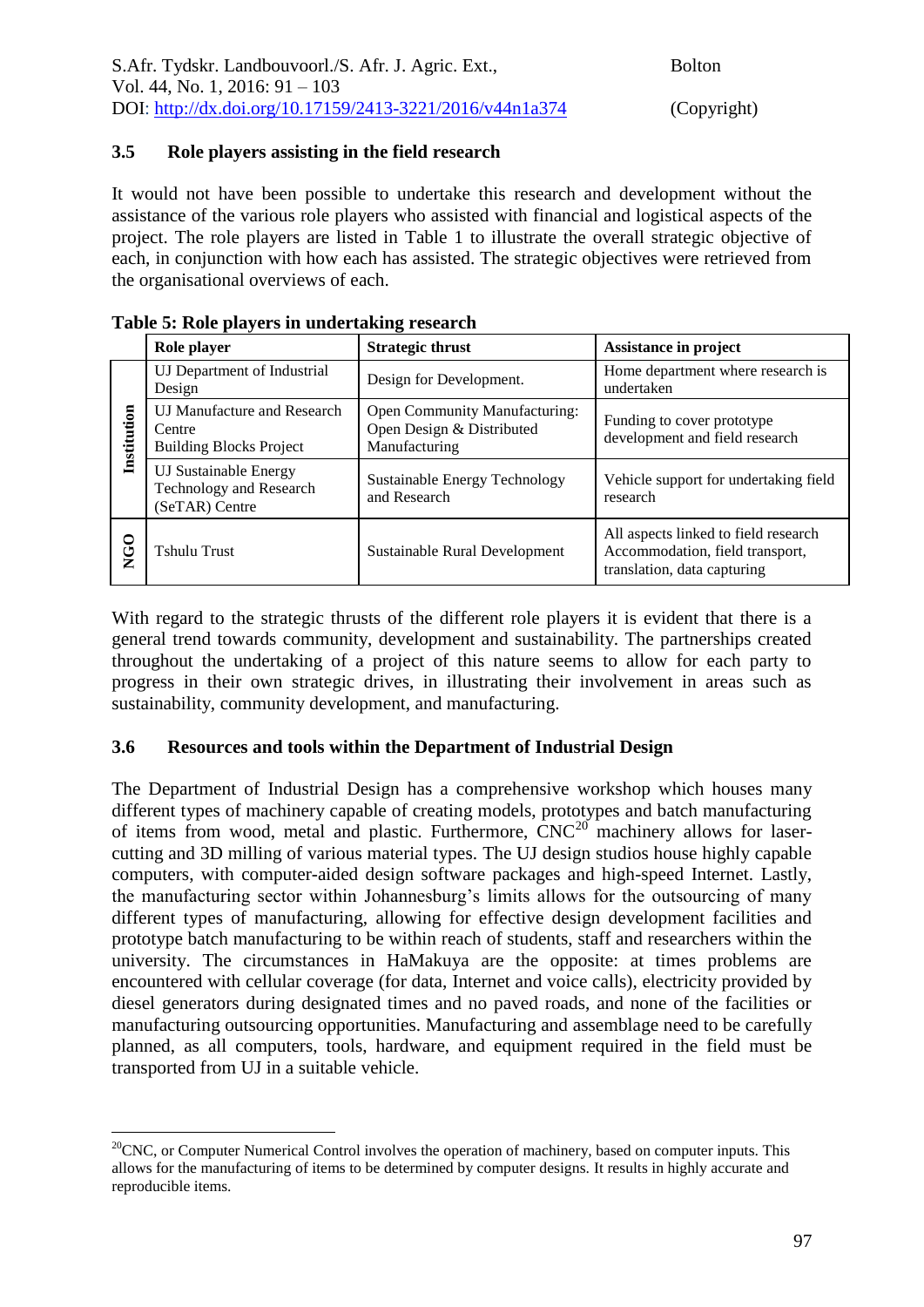| S.Afr. Tydskr. Landbouvoorl./S. Afr. J. Agric. Ext.,     | <b>Bolton</b> |
|----------------------------------------------------------|---------------|
| Vol. 44, No. 1, 2016: $91 - 103$                         |               |
| DOI: http://dx.doi.org/10.17159/2413-3221/2016/v44n1a374 | (Copy1        |
| 37<br>Technical development and testing                  |               |

(Copyright)

#### **3.7 Technical development and testing**

A suitable water-efficient irrigation technique which forms part of various hydroponic systems was identified to be that of passive sub-surface irrigation which relies on a soilless growing medium comprising  $Coir^{21}$  and Perlite<sup>22</sup> (or any suitable inert wicking medium) to allow for root anchorage and nutrient or water wicking. This would allow for the growing medium to wick nutrients upwards without the need for any pumps or circulation components. This configuration can be utilised for hydroponics when a nutrient solution is used or conventional cultivation with soil, if the soil is able to wick water sufficiently. Since this type of system does not rely on any power sources, moving parts or intricate valves, it seems to be the most user-friendly option to begin with. Several different variations of this system were tested at UJ (Figure 4). Through this testing the systems could be learnt and adapted into what may be considered more user-friendly, low cost and functional systems by which to grow fresh produce effectively.



**Figure 4: Experimental testing of different hydroponic systems**

1

This system incorporated standard components, and utilised a standard 10-litre plastic bucket with an included reservoir, and filling of the reservoir made possible through the use of a filling tube. The growing medium inside the container wicked the water/nutrients upwards through the incorporated wicking chamber, as illustrated in Figure 5.

 $21$  Coir is a natural fibre manufactured from the husks of coconuts which can effectively be used as a growing medium.

<sup>&</sup>lt;sup>22</sup> Perlite is a porous material which is widely used as a growing medium for hydroponic applications, as well as an additive in conventional soil systems. It is created through the heating and expanding of volcanic glass.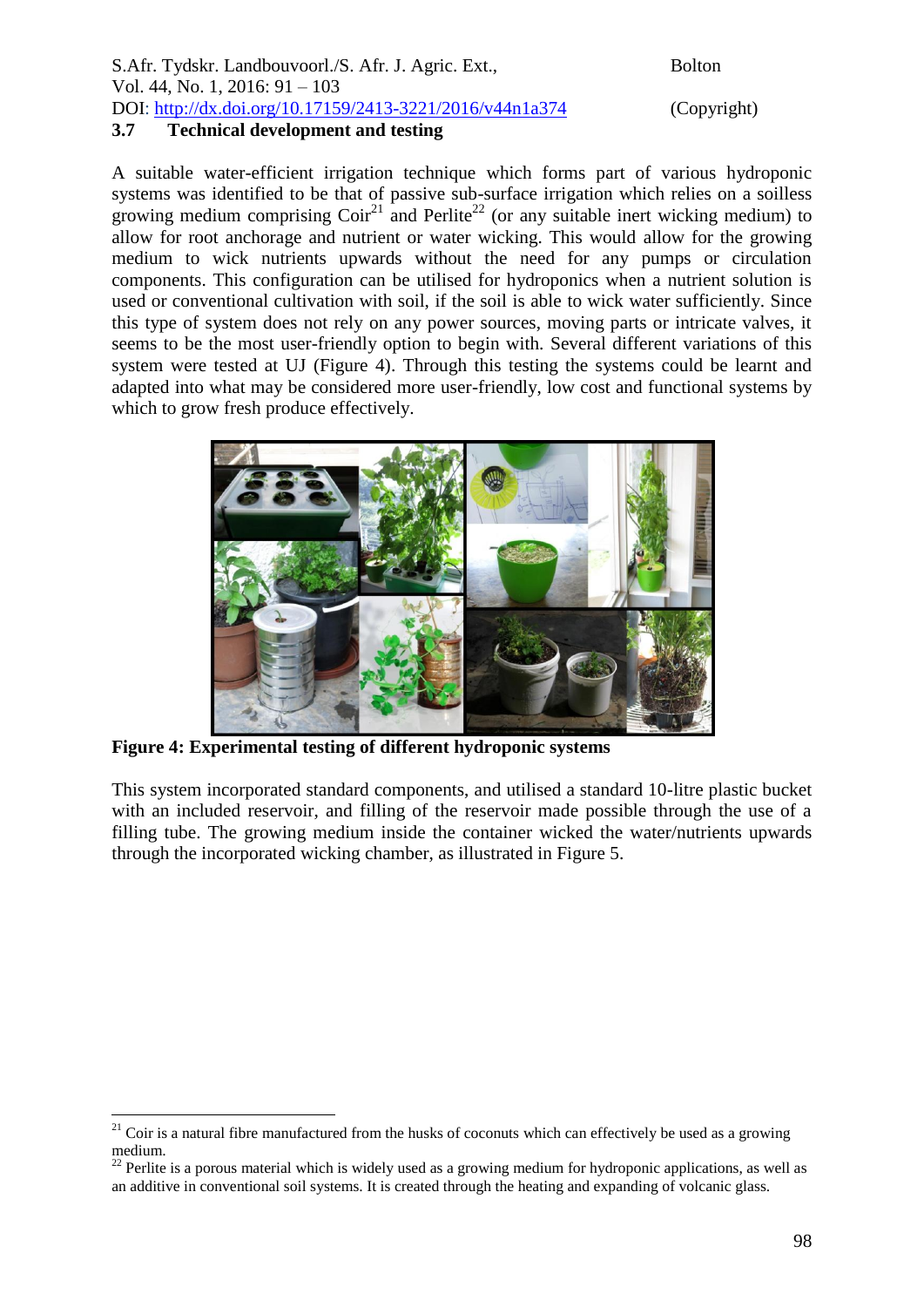

**Figure 5: Prototype growing container**

After approximately six months of experimenting with various prototypes, a system configuration was at a point where it could be tested as a batch at UJ (Figure 6), and depending on the effectiveness of the in-house test, changes could be made before implementing prototypes in Limpopo.



**Figure 6: Prototype testing at the University of Johannesburg**

# **3.8 Trips to the field**

The first field trip was undertaken at the same time as when the prototypes were being tested at UJ. The purpose of this trip was to begin observing conditions in the area, and to begin identifying possible intervention approaches. It also included discussions with Tshulu, to determine who the area would be willing to participate in the testing. Tshulu representatives agreed to assist with pilot testing of the prototypes once they were ready for implementation, before any prototypes were distributed to surrounding rural households. No product implementation was possible during this first trip, as only small preliminary test prototypes were in operation at UJ.

The second field trip, which involved the first round of prototype implementation, with seven growing containers, was undertaken six months later in October 2013. This trip included pilot prototype training and implementation as well as pilot questionnaire runs. Figure 7 shows a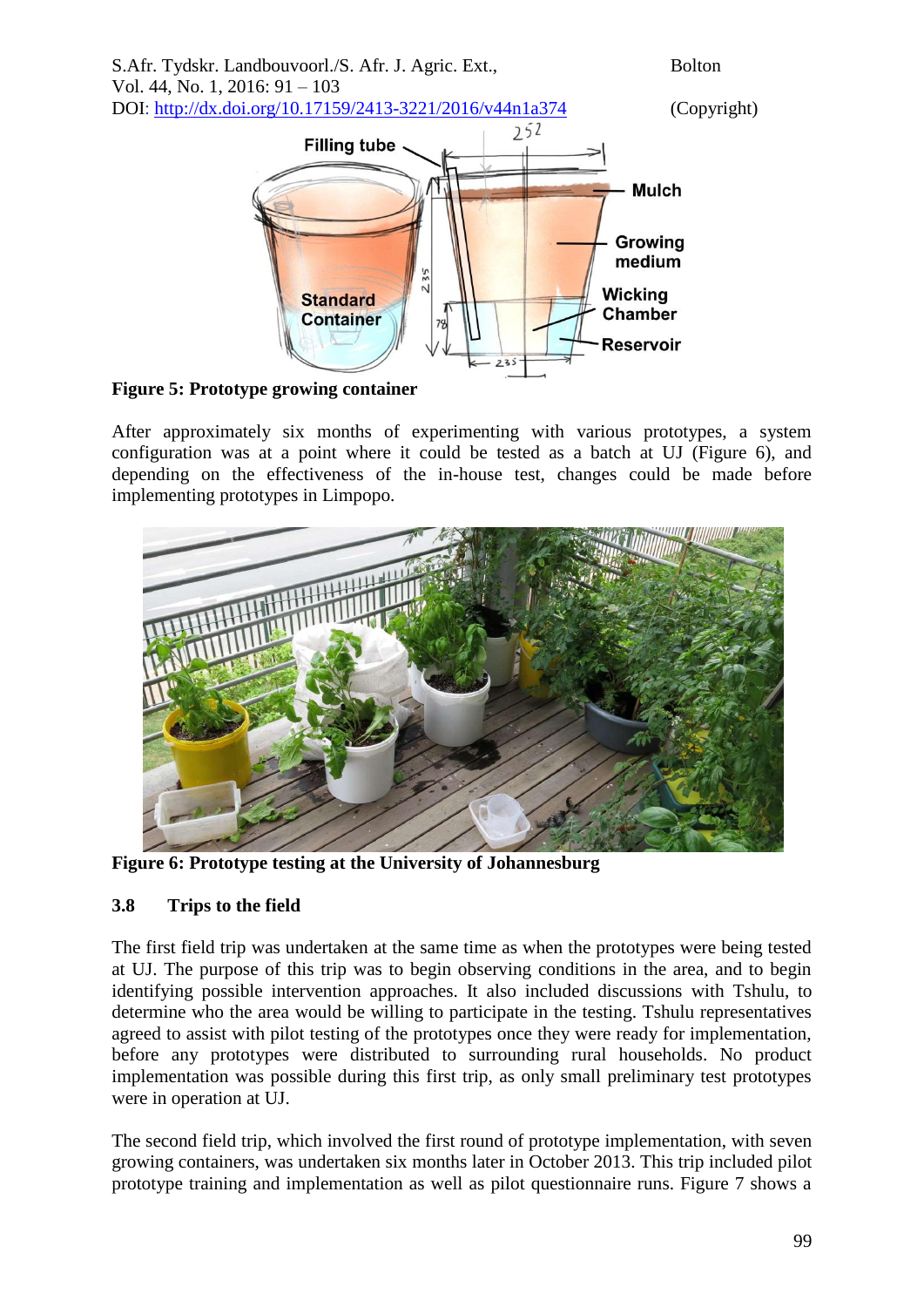# S.Afr. Tydskr. Landbouvoorl./S. Afr. J. Agric. Ext., Bolton Vol. 44, No. 1, 2016: 91 – 103

DOI: http://dx.doi.org/10.17159/2413-3221/2016/v44n1a374 (Copyright)

Tshulu representative receiving one of two hydroponic test sets (four of the seven total growing containers). This pilot prototype set included hydroponic nutrients, mixing containers, all hardware that would be needed, and instructional leaflets. Instruction on use and maintenance was discussed with Tshulu representatives, and together the researcher and the Tshulu representative planted various seedlings (including beans, tomato and spinach).



**Figure 7: A Tshulu representative receives one of two hydroponic test sets.**

Based on the information obtained from the pilot questionnaire, the data gathering tools could be refined. Subsequently, user-specific qualitative data could be gathered regarding patterns of purchasing and growing of fresh produce in the rural areas. This would inform specific technical aspects of moisture content, planting depth, and volumetric restrictions of growing containers. The questionnaire was refined through working with translators from the Tshulu Trust and pilot participants from the nearby community centre. After completion of this research trip, the Tshulu field assistants would complete 110 questionnaires later that month and these questionnaires would be translated, captured, and digitally sent back to the university. The questionnaires were completed and captured into digital format a month later in November 2013.

The intention is to finalise an implementation of ten growing sets, each comprising three growing containers to be provided to households in another planned field trip (30 growing containers). Half of these systems should rely on hydroponic nutrients for feeding the plants. The other half of the systems will serve as control systems which will include standard potting soil mixed with a suitable wicking material allowing for similar wicking action as the hydroponic sets. Both of these system types will be comprised of the same hardware, allowing for comparisons between the two to be drawn. Once these have been used by rural users for a considerable amount of time, and the results are promising, the design can be finalised and the system can be considered for distribution in the rural areas.

# **3.9 Complications in the process**

Since the last field trip which was undertaken in October 2013, several drastic management changes have taken place within the Tshulu Trust, which may possibly affect the future of the ongoing design development of the planting system. Furthermore, the current available UJ departmental for field research will only be able to cover two more field trips, after which the future funding is still to be acquired; this does not include the cost implications of manufacturing test prototypes and the purchasing of materials. Logistical implications are an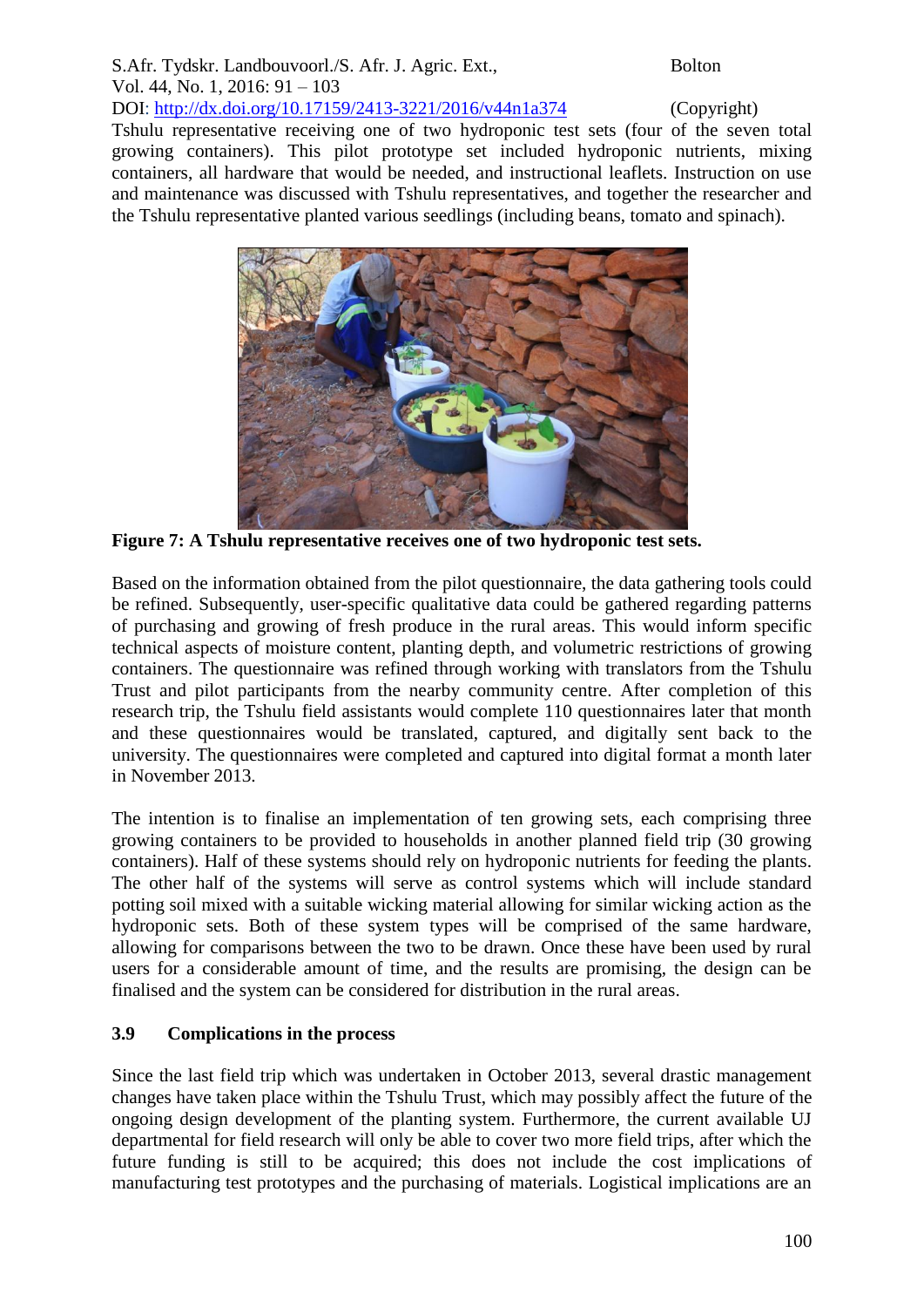S.Afr. Tydskr. Landbouvoorl./S. Afr. J. Agric. Ext., Bolton Vol. 44, No. 1, 2016: 91 – 103 DOI: http://dx.doi.org/10.17159/2413-3221/2016/v44n1a374 (Copyright) ongoing concern. These are the availability of vehicles and field assistance, and managing of gathered data – all of which may prevent the field visits from being undertaken.

Due to technical problems relating to computer connectivity issues within the area and problems with computer viruses, it took several months for the files to be sent (February 2014). Of the 110 intended questionnaires, only 86 could be retrieved. The remaining questionnaires are no longer available. The 86 intact questionnaires have been statistically analysed and can provide valuable insight into people's personal preferences regarding various types of fresh produce.

# **3.10 Synthesis of the field research**

On the one hand the research would not have been possible without support from the various role players. On the other hand, it places the research in a position where it is dependent on these role players, where if something were to go wrong, the research would cease. The case study which is presented in this article provides an example of how the logistical implication of undertaking research can be problematic at times. Although the case study has not yet reached a point where a manufacturable outcome is possible, it shows that attempts are being made to suit new technologies to the circumstances in these areas.

It is recommended that researchers or extensionists who seek to develop solutions incorporate as much user input as possible in an attempt to achieve products that will be accepted by the users. Although some problematic circumstances may be encountered, there will be a greater likelihood of product acceptance if the user always remains at the centre of this process. It is proposed that agricultural extension projects that require the development or refinement of products intended for rural users should incorporate industrial designers in the process, in order to develop appropriate products that suit the user, as well as appropriate materials and manufacturing processes.

### **3.11 A way forward: collaboration between universities and agricultural extension officers**

The agricultural extension officers who operate within the rural areas have a thorough understanding of the agricultural requirements of the people within the rural areas. It is recommended that universities discuss projects with these extensionists who in turn will be able to provide valuable insight into the area, as well as provide access to implementation sites where the projects are most suited. For the furthering of the case study discussed, implementing growing systems in institutional and household gardens would prove extremely beneficial and allow with direct partnership with government departments, and allow rural users to trial the water economic agricultural components.

The collaboration between academic institutions and Limpopo Department of Agriculture can allow for the effective development of appropriate small-scale agricultural products allowing households to grow their own agricultural produce. As stated in the National Policy on Food and Nutrition Security, 20% of South African households are found to be food insecure, leading to the setting up of multi-sectoral programmes (Department of Social Development & Department of Agriculture, Forestry & Fisheries, 2013). One of the programme avenues calls for the alignment of investment in agriculture towards local economic development, particularly within rural areas with subsidisation of inputs for increased food production. Academic institutions specialising in product development, for example the University of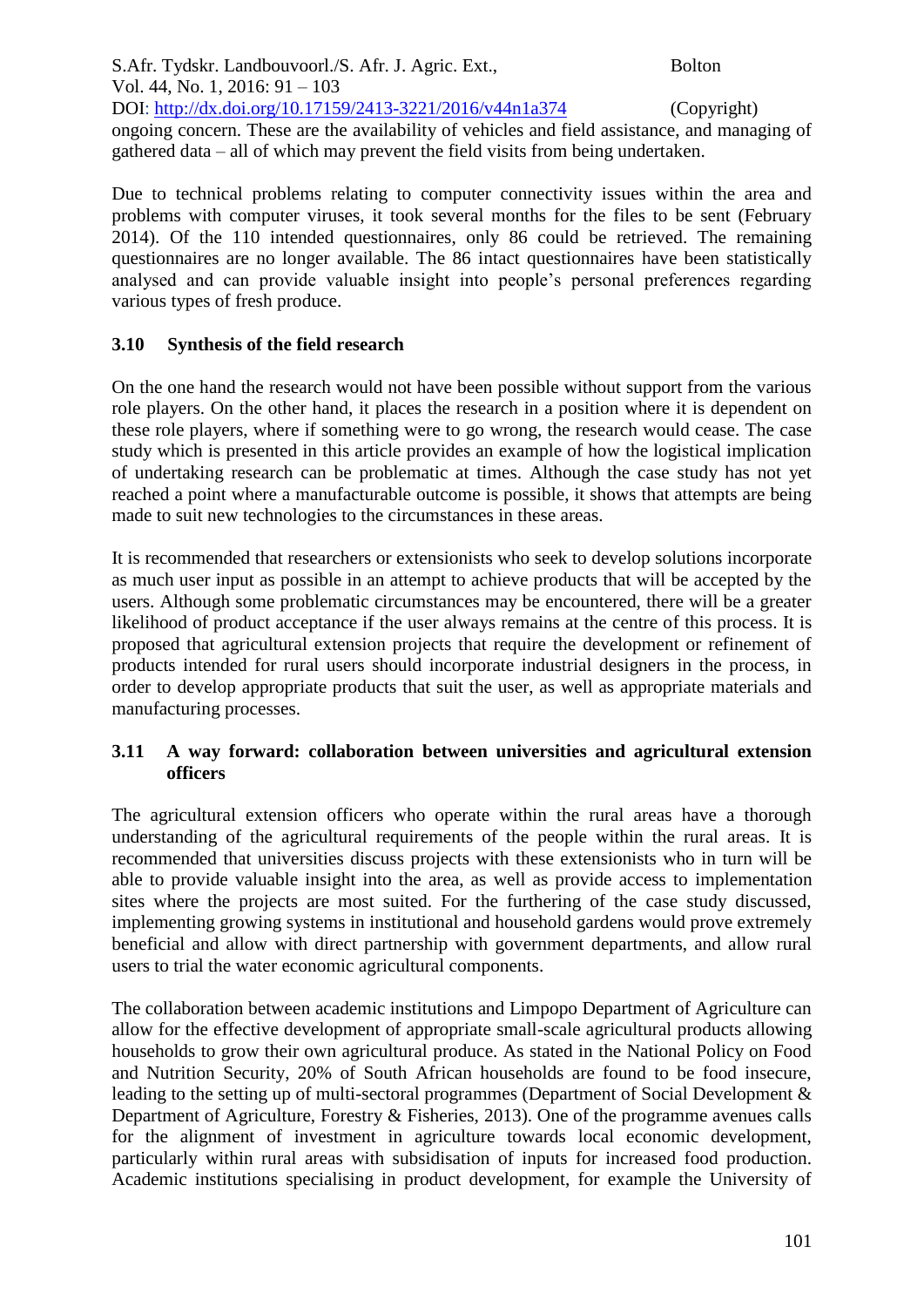S.Afr. Tydskr. Landbouvoorl./S. Afr. J. Agric. Ext., Bolton Vol. 44, No. 1, 2016: 91 – 103 DOI: http://dx.doi.org/10.17159/2413-3221/2016/v44n1a374 (Copyright) Johannesburg's Department of Industrial Design, could assist with the product development of artefacts allowing for household food production.

It is recommended that prior to the implementation of future products associated with agricultural extension practices, Extensionists partner with academic institutions which can assist with the undertaking of implementation trials and associated data gathering. This could allow for data generation pertaining to the suitability of the implementation and appropriateness of the technologies. This would lessen the impact the resources required by the Limpopo Department of Agriculture, and would allow for the utilisation of skills and equipment already at the disposal of the academic institutions. This may pertain to product design, prototype development, technical testing and field testing.

#### **4. CONCLUSION**

The aim of this article was to illustrate the importance of the input of intended end-users in the development of a product. The product design process was presented, illustrating methods and tools, and the specific UCD methodology was explained. It is evident that incorporating users from areas that are far removed from the industrial design facilities introduce logistical concerns. A case study illustrated some of the logistical challenges. Access to the rural areas where the end-users live was made possible through assistance from various institutional entities within the university, as well as logistical support from an NGO in the rural area. Thus, a UCD process was started. The assistance from these role players included financial and logistical aspects, as well as data gathering and translation within the field. Without this support the UCD process would not be possible, possibly resulting in the development of products that do not suit the intended users.

The end-users had to be included in this design process and this caused logistical problems because they live in a remote area. The process of incorporating the users may include various iterative cycles involving product prototypes to be supplied to users, and feedback received, leading to further necessary changes to be made. The development of a product requires multiple field trips which span over an unknown period, making logistical and financial planning difficult. University and NGO participation allows for the identification of possible partnerships where assistance can be obtained while still focusing on strategic drives.

An analysis of the strategic objectives of each of the role players allowed for the observation of similarities in the research undertaken, and the strategic drives of each role player. These generally included community development, rural development and sustainability. By supporting the undertaking of the field research, these role players are able to illustrate their commitment to the strategic drives. It has been explained that although the field research was made possible through support from various institutions, there are associated risks in depending on this assistance, because if support is no longer available, the research cannot continue. The partnership between universities and extensionists is proposed as an effective way forward for undertaking appropriate product design with the people identified by extensionists as those who require the intervention.

Different institutions and organisations may share a common goal; therefore, it makes sense for such entities to collaborate. In this way development can be enhanced and strategic thrusts achieved. Through effective partnerships and careful product development, users in even the